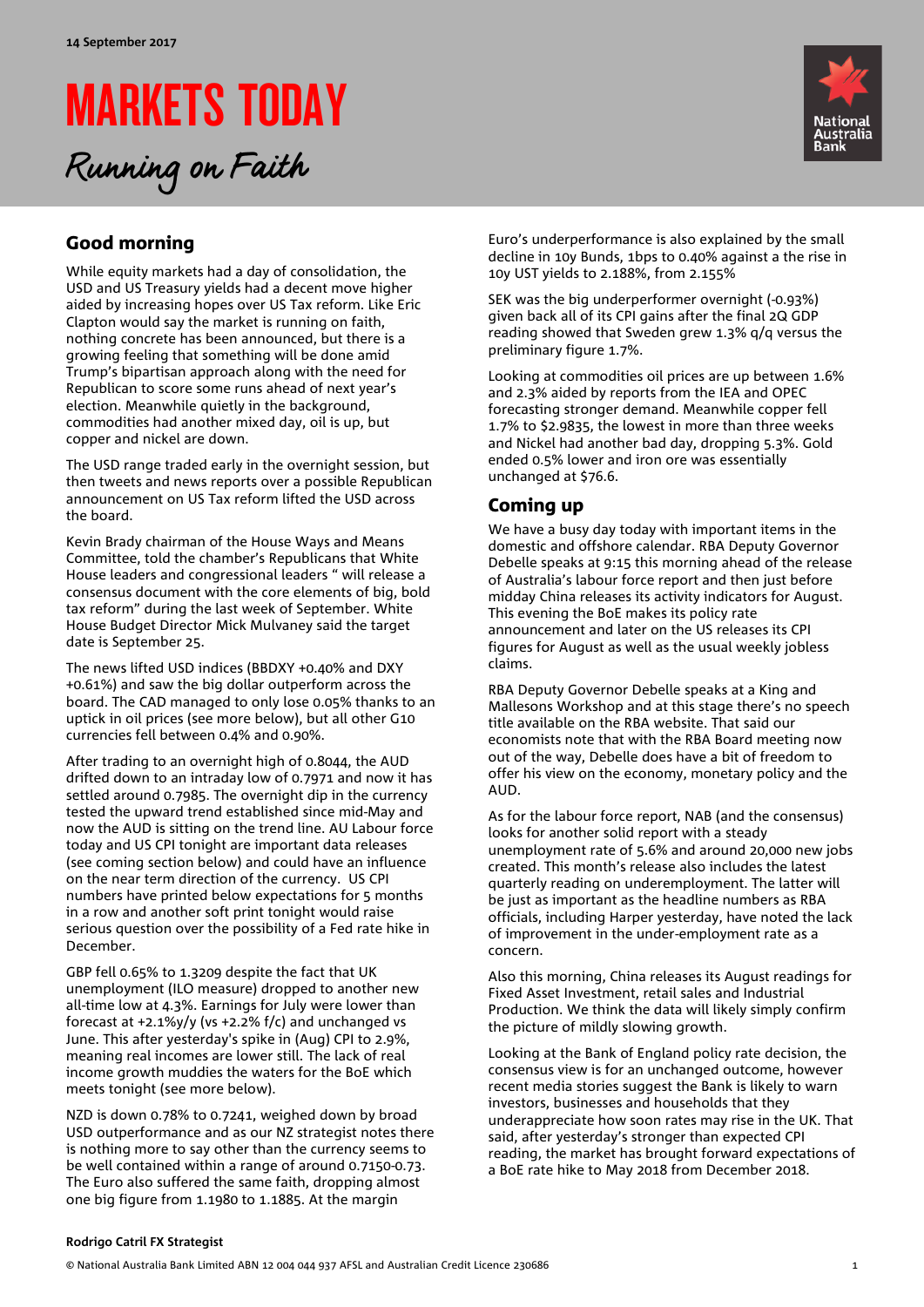The 5% uptick in gasoline prices after hurricane Harvey suggests there is upside risk to the 0.3% rise in US headline CPI expected by consensus (1.8%yoy exp. vs 1.7% prev.). After five soft prints the core reading is expected to rebound to 0.2%mom (1.6% yoy vs 1.7% prev.). If there is no rebound in the core reading, however, the market is likely to further question the likelihood of a December rate hike (currently priced at 32% probability).

Lastly the US weekly jobless claims are likely to be a bit of a lottery. The market is looking for an essentially unchanged 300k print, but after Hurricane Katrina in 2005, jobless claims jumped by more than 100k. So even if we get an unchanged number this week, a big number is due to show up in the coming weeks.

## Overnight

On global stock markets, the S&P 500 was -0.03%. Bond markets saw US 10-years +2.63bp to 2.19%. In commodities, Brent crude oil +1.58% to \$55.13, gold-0.5% to \$1,322, iron ore +0.2% to \$76.56, steam coal +0.6% to \$100.30, met. coal +0.0% to \$206.00. AUD is at 0.7981 and the range since yesterday 5pm Sydney time is 0.7971 to 0.8044.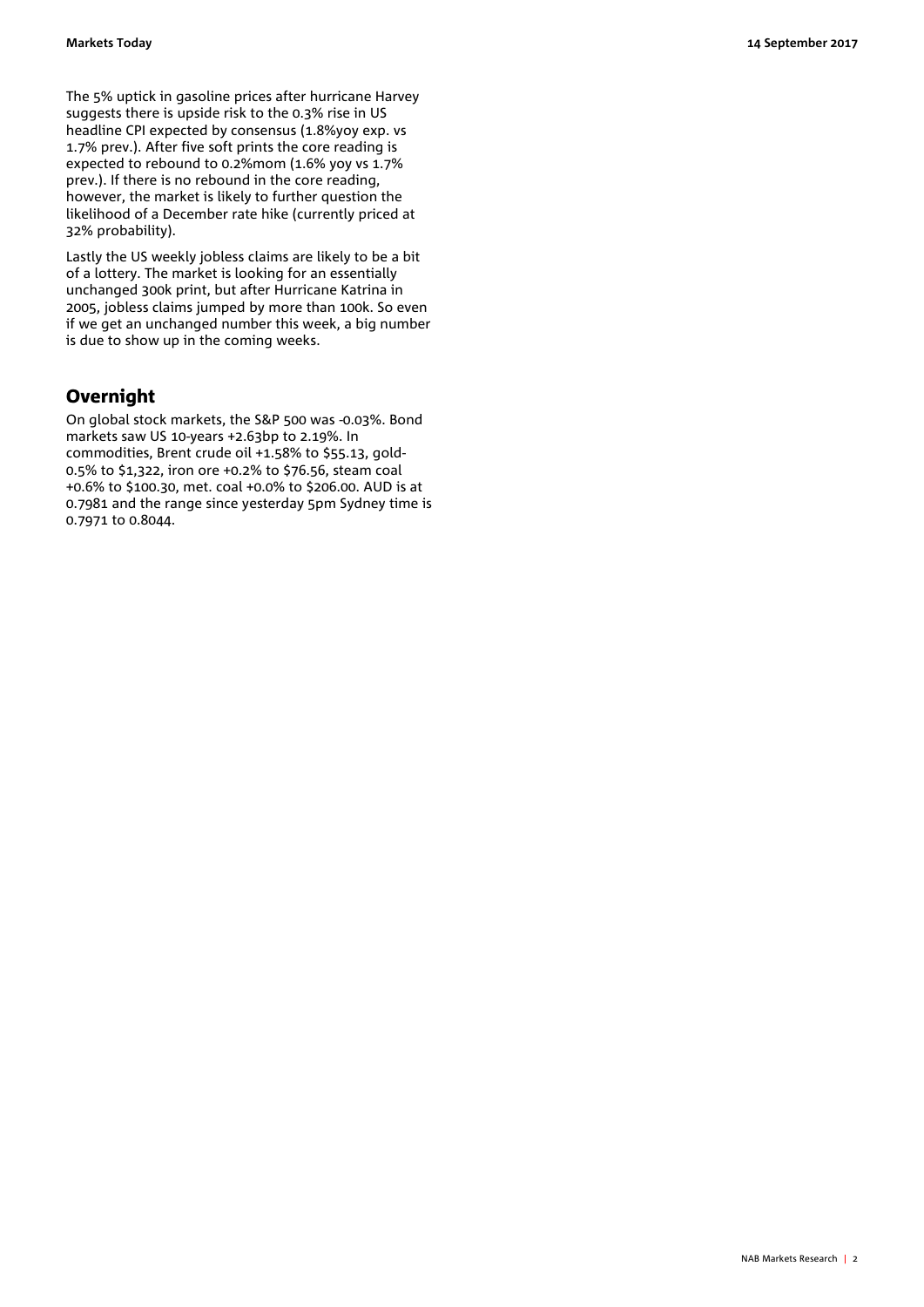## Markets





**Foreign Exchang** 





**Equities Commodities** 

|            |        |        | Indicative 24hr<br>ranges (**) |        | Other FX   |        |        | <b>Major Indices</b> |        |         |         | Last        | % day   |                   |
|------------|--------|--------|--------------------------------|--------|------------|--------|--------|----------------------|--------|---------|---------|-------------|---------|-------------------|
|            | Last   | % chae | Low                            | High   |            | Last   | % chge |                      | Last   | % day   | % $y/y$ | Oil (Brent) | 55.13   | 1.6               |
| <b>AUD</b> | 0.7981 | $-0.5$ | 0.7971                         | 0.8044 | <b>HKD</b> | 7.8129 | 0.0    | Dow                  | 22,137 | 0.08    | 22.5    | Oil (WTI)   | 49.32   | 2.3               |
| <b>NZD</b> | 0.7231 | $-0.8$ | 0.7220                         | 0.7304 | CNY        | 6.5415 | 0.1    | S&P 500              | 2,496  | $-0.03$ | 17.3    | Oil (Tapis) | 55.29   | 2.5               |
| <b>EUR</b> | 1.1881 | $-0.7$ | 1.1873                         | 1.1995 | SGD        | 1.3510 | 0.3    | Nasdag               | 6,452  | $-0.04$ | 25.2    | Gold        | 1322.00 | $-0.5$            |
| GBP        | 1.3196 | $-0.7$ | 1.3185                         | 1.3329 | <b>IDR</b> | 13,201 | 0.0    | <b>VIX</b>           | 10.42  | $-1.51$ | $-41.6$ | <b>CRB</b>  | 182.88  | 0.8               |
| JPY        | 110.62 | 0.4    | 109.91                         | 110.69 | THB        | 33.14  | 0.0    | <b>FTSE</b>          | 7.380  | $-0.3$  | 10.7    | GS Metals   | 365.2   | 0.0               |
| CAD        | 1.2192 | 0.0    | 1.2131                         | 1.2220 | <b>KRW</b> | 1,128  | 0.0    | <b>DAX</b>           | 12,554 | 0.2     | 20.9    | Aluminium   | 2080.0  | $-1.3$            |
| AUD/EUR    | 0.6718 | 0.3    | 0.6691                         | 0.6721 | <b>TWD</b> | 30.06  | 0.1    | <b>CAC 40</b>        | 5,218  | 0.2     | 18.9    | Copper      | 6513.8  | $-1.7$            |
| AUD/JPY    | 88.29  | $-0.1$ | 88.09                          | 88.56  | PHP        | 50.98  | 0.1    | Nikkei               | 19,866 | 0.5     | 19.6    | Nickel      | 11278.0 | $-5.3$            |
| AUD/GBP    | 0.6048 | 0.2    | 0.6024                         | 0.6067 | CHF        | 0.96   | 0.5    | Shanghai             | 3,384  | 0.1     | 12.7    | Zinc        | 3024.3  | $-1.1$            |
| AUD/NZD    | 1.1037 | 0.3    | 1.0996                         | 1.1047 | <b>SEK</b> | 8.05   | 0.9    | Hang Seng            | 27,894 | $-0.3$  | 20.3    | Ch. steel   | 3885.0  | $-1.0$            |
| AUD/CNH    | 5.2228 | $-0.5$ | 5.2167                         | 5.2628 |            |        |        | ASX 200              | 5,744  | 0.0     | 9.9     | Iron ore    | 76.6    | 0.2               |
|            |        |        |                                |        |            |        |        |                      |        |         |         | $C+$ Coal   | $300-7$ | $\sim$ $\epsilon$ |

| <b>AUDILINII</b> | 3.2220  | כיט⊤                         | 3.210/  | 3.2020                |               |      |                         |           | AJA 200 | <b>D</b> , 144    | v.v    | フ・コ   | .           | 19.9   | $\mathsf{u} \cdot \mathsf{v}$           |
|------------------|---------|------------------------------|---------|-----------------------|---------------|------|-------------------------|-----------|---------|-------------------|--------|-------|-------------|--------|-----------------------------------------|
|                  |         |                              |         |                       |               |      |                         |           |         |                   |        |       | St. Coal    | 100.3  | 0.6                                     |
|                  |         |                              |         | <b>Interest Rates</b> |               |      |                         |           |         | Overnight Futures |        |       | Met.coal    | 206.0  | 0.0                                     |
|                  |         | <b>Indicative Swap Rates</b> |         |                       |               |      | Benchmark 10 Year Bonds |           |         |                   |        |       | Wheat Chic. | 443.3  | 0.3                                     |
|                  | Cash    | 3 <sub>mth</sub>             | 2Yr     | 10Yr                  |               | Last |                         | chge Sprd |         |                   | Last   | Chge* | Sugar       | 14.3   | 2.2                                     |
| USD              | 1.25    | 1.32                         | 1.59    | 2.15                  | <b>USD 10</b> | 2.19 | 2.63                    |           |         | Australia         |        |       | Cotton      | 70.0   | $-1.0$                                  |
| AUD              | 1.50    | 1.73                         | 1.97    | 2.86                  | AUD 10        | 2.67 | 3.00                    | 0.48      |         | 3 mth bill        | 98.23  | 1.00  | Coffee      | 137.9  | 2.1                                     |
| NZD              | 1.75    | 1.94                         | 2.17    | 3.10                  | <b>NZD 10</b> | 2.84 | 4.70                    | 0.65      |         | 3 Yr bond         | 97.8   | 3.00  |             |        |                                         |
| <b>EUR</b>       | 0.00    | $-0.33$                      | $-0.19$ | 0.84                  | CAD 10        | 2.07 | 2.40                    | $-0.13$   |         | 10 Yr bond        | 97.32  | -4.80 |             |        | Prob. of 25bps hike/cut at next meeting |
| GBP              | 0.25    | 0.29                         | 0.64    | 1.23                  | <b>EUR 10</b> | 0.40 | 0.00                    | $-1.79$   |         | $3/10$ sprd       | 0.48   | 7.80  |             | bps    | %                                       |
| <b>JPY</b>       | $-0.06$ | $-0.03$                      | 0.03    | 0.23                  | GBP 10        | 1.15 | 1.00                    | $-1.05$   |         | SPI               | 5741.0 | 4.0   | <b>RBA</b>  | $-0.2$ | $-1.0%$                                 |
| CAD              | 1.00    | 1.46                         | 1.92    | 2.34                  | JPY 10        | 0.03 | 1.40                    | $-2.16$   |         | *Change in bps    |        |       | FED         | $-1$   | $-3.6%$                                 |

| ,,,,,,,,,,,                             | בּ+ככ   | ⊥.∪     |  |  |  |  |  |
|-----------------------------------------|---------|---------|--|--|--|--|--|
| Oil (WTI)                               | 49.32   | 2.3     |  |  |  |  |  |
| Oil (Tapis)                             | 55.29   | 2.5     |  |  |  |  |  |
| Gold                                    | 1322.00 | $-0.5$  |  |  |  |  |  |
| <b>CRB</b>                              | 182.88  | 0.8     |  |  |  |  |  |
| GS Metals                               | 365.2   | 0.0     |  |  |  |  |  |
| Aluminium                               | 2080.0  | $-1.3$  |  |  |  |  |  |
| Copper                                  | 6513.8  | $-1.7$  |  |  |  |  |  |
| Nickel                                  | 11278.0 | $-5.3$  |  |  |  |  |  |
| Zinc                                    | 3024.3  | $-1.1$  |  |  |  |  |  |
| Ch. steel                               | 3885.0  | $-1.0$  |  |  |  |  |  |
| Iron ore                                | 76.6    | 0.2     |  |  |  |  |  |
| St. Coal                                | 100.3   | 0.6     |  |  |  |  |  |
| Met.coal                                | 206.0   | 0.0     |  |  |  |  |  |
| Wheat Chic.                             | 443.3   | 0.3     |  |  |  |  |  |
| Sugar                                   | 14.3    | 2.2     |  |  |  |  |  |
| Cotton                                  | 70.0    | $-1.0$  |  |  |  |  |  |
| Coffee                                  | 137.9   | 2.1     |  |  |  |  |  |
| Prob. of 25bps hike/cut at next meeting |         |         |  |  |  |  |  |
|                                         | bps     | %       |  |  |  |  |  |
| <b>RBA</b>                              | $-0.2$  | $-1.0%$ |  |  |  |  |  |
| FED                                     | -1      | $-3.6%$ |  |  |  |  |  |

Please note the high/low FX rates are only an indication. Please refer to your National Dealer for confirmation.

\* All near futures contracts, except CRB. GS Metals is Goldman Sachs industrial metals index. Metals prices are CME. Emissions: ICE Dec contracts, Euros<br>\*\* These are indicative ranges over the past 24 hours; please confirm

Last is around 6:30am Sydney

Source: Bloomberg

**Tara**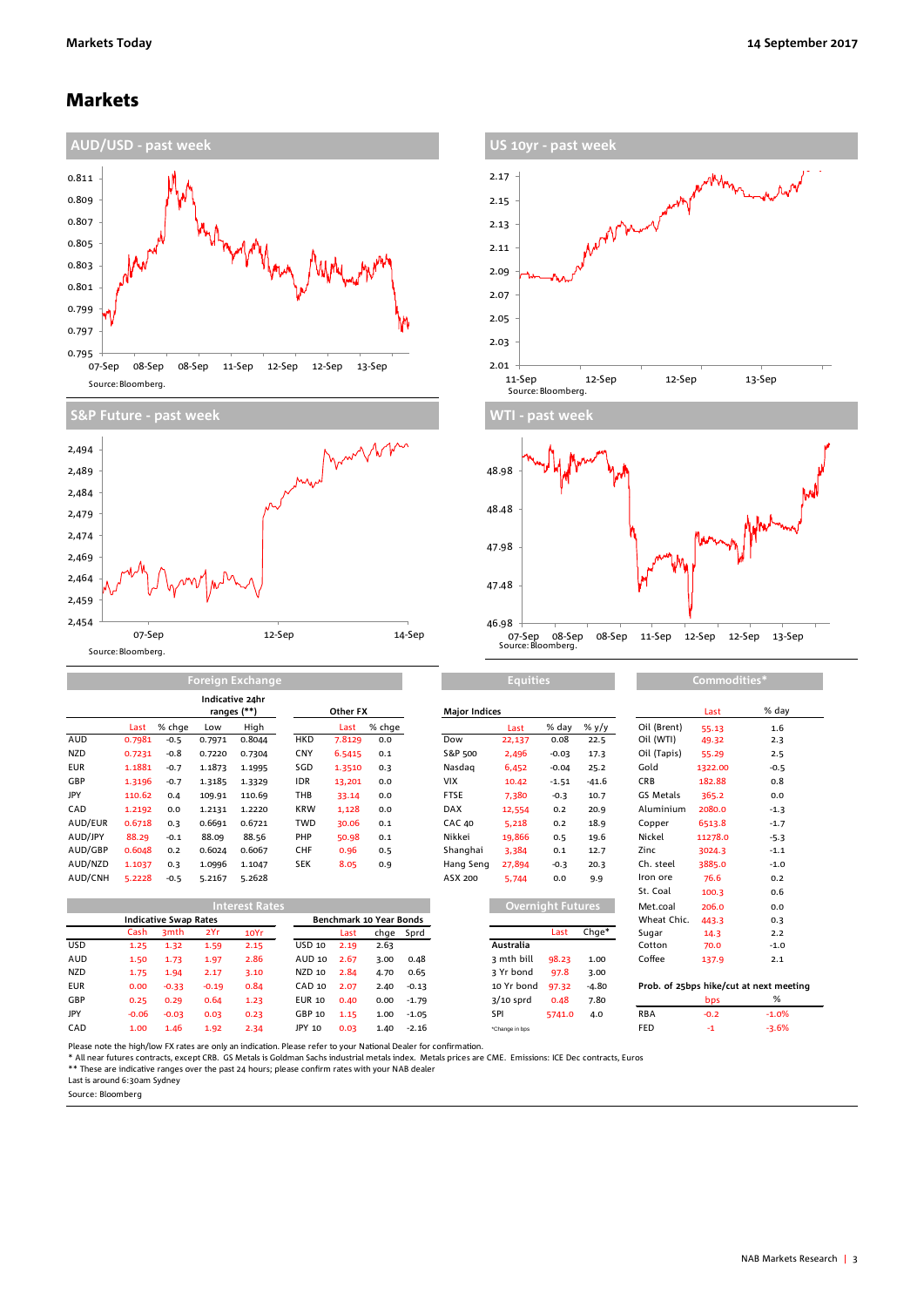# **CALENDAR**

|                        | Country Economic Indicator                                                          | Period           | Forecast   | Consensus       | Actual | Previous                   | <b>GMT</b>       | <b>AEST</b>    |
|------------------------|-------------------------------------------------------------------------------------|------------------|------------|-----------------|--------|----------------------------|------------------|----------------|
|                        | Thursday, 14 September 2017                                                         |                  |            |                 |        |                            |                  |                |
| UK                     | RICS House Price Balance                                                            | Aug              |            | $\overline{0}$  |        | 1.0                        | 0.10             | 9.10           |
| ΝZ<br>AU               | ANZ Consumer Confidence Index/MoM<br>Consumer Inflation Expectation                 | Sep              |            |                 |        | 126.2<br>4.2               | 2.00<br>2.00     | 11.00<br>11.00 |
| AU                     | Employment Change/Unemployment rate                                                 | Sep<br>Aug       | 21/5.6     | 20/5.6          |        | 27.9/5.6                   | 2.30             | 11.30          |
| AU                     | Participation Rate                                                                  | Aug              | 65.1       | 65.1            |        | 65.1                       | 2.30             | 11.30          |
| <b>CH</b>              | Industrial Production YoY/YTD YoY                                                   | Aug              |            | 6.6/6.8         |        | 6.4/6.8                    | 3.00             | 12.00          |
| <b>CH</b>              | Retail Sales YoY/YTD YoY                                                            | Aug              |            | 10.5/10.4       |        | 10.4/10.4                  | 3.00             | 12.00          |
| <b>CH</b>              | <b>Fixed Assets Ex Rural YTD YoY</b>                                                | Aug              |            | 8.2/            |        | 8.3/3.3                    | 3.00             | 12.00          |
| JN                     | Industrial Production MoM/YoY                                                       | Jul F            |            |                 |        | $-0.8$                     | 5.30             | 14.30          |
| UK                     | Retail Sales Ex Auto Fuel MoM/YoY                                                   | Aug              |            | 0.1/1.4<br>0.25 |        | 0.5/1.5<br>0.25            | 9.30<br>12.00    | 18.30<br>21.00 |
| <b>UK</b><br><b>UK</b> | <b>Bank of England Bank Rate</b><br><b>BOE Asset Purchase/Corporate Bond Target</b> | Sep 14<br>Sep    |            | 435/10          |        | 435.0/10.0                 | 12.00            | 21.00          |
| CA                     | New Housing Price Index MoM/YoY                                                     | Jul              |            | 0.4             |        | 0.2                        | 13.30            | 22.30          |
| US                     | Initial Jobless Claims                                                              | Sep 9            |            | 300             |        | 298.0                      | 13.30            | 22.30          |
| US                     | <b>CPI MoM/YoY</b>                                                                  | Aug              |            | 0.3/1.8         |        | 0.1/1.7                    | 13.30            | 22.30          |
| <b>US</b>              | CPI Ex Food and Energy MoM/YoY                                                      | Aug              |            | 0.2/1.6         |        | 0.1/1.7                    | 13.30            | 22.30          |
| US                     | Real Avg Weekly/Hourly Earnings YoY                                                 | Aug              |            |                 |        | 1.1                        | 13.30            | 22.30          |
| US                     | Bloomberg Consumer Comfort                                                          | Sep 10           |            |                 |        | 52.6                       | 14.45            | 23.45          |
| EC                     | Bundesbank's Weidmann speaks in Frankfurt<br>Friday, 15 September 2017              |                  |            |                 |        |                            | 16.30            | 1.30           |
| ΝZ                     | BusinessNZ Manufacturing PMI                                                        | Aug              |            |                 |        | 55.4                       | 23.30            | 8.30           |
| ΝZ                     | Non Resident Bond Holdings                                                          | Aug              |            |                 |        | 61.7                       | 4.00             | 13.00          |
| EC                     | ECB's Nouy Speech in Finland                                                        |                  |            |                 |        |                            | 7.00             | 16.00          |
| EC                     | Trade Balance SA                                                                    | Jul              |            | 20.3            |        | 22.3                       | 10.00            | 19.00          |
| EC                     | Labour Costs YoY                                                                    | 2Q               |            |                 |        | 1.5                        | 10.00            | 19.00          |
| US                     | <b>Empire Manufacturing</b>                                                         | Sep              |            | 18              |        | 25.2                       | 13.30            | 22.30          |
| <b>US</b><br>CA        | Retail Sales Advance/Ex Autos MoM<br>Existing Home Sales MoM                        | Aug<br>Aug       |            | 0.1/0.5         |        | 0.6/0.5<br>$-2.1$          | 13.30<br>14.00   | 22.30<br>23.00 |
| US                     | Industrial/Manufacturing Production MoM                                             | Aug              |            | 0.1/0.3         |        | $0.2/-0.1$                 | 14.15            | 23.15          |
| US                     | U. of Mich. Sentiment/5-10Y Inflation expectations                                  | Sep P            |            | 95/             |        | 96.8/2.5                   | 15.00            | 0.00           |
| US                     | <b>Business Inventories</b>                                                         | Jul              |            | 0.2             |        | 0.5                        | 15.00            | 0.00           |
| US                     | Baker Hughes U.S. Rig Count/Oil Rig Count                                           | Sep 15           |            |                 |        | 944/756                    | 18.00            | 3.00           |
| Monda                  | 18 September 2017                                                                   |                  |            |                 |        |                            |                  |                |
| CН                     | Foreign Direct Investment YoY CNY                                                   | Aug              |            |                 |        | 2.3                        | 9-18 Sep reelase |                |
| ΝZ                     | Performance Services Index                                                          | Aug              |            |                 |        | 56.0                       | 23.30<br>0.10    | 8.30<br>9.10   |
| UK<br>CН               | Rightmove House Prices MoM/YoY<br><b>Property Prices</b>                            | Sep<br>Aug       |            |                 |        | $-0.9/3.1$                 |                  |                |
| AU                     | New Motor Vehicle Sales MoM/YoY                                                     | Aug              |            |                 |        | $-2.0/1.8$                 | 2.30             | 11.30          |
| EC                     | CPI MoM/YoY                                                                         | Aug              |            | 7               |        | $-0.5/1.3$                 | 10.00            | 19.00          |
| EC                     | CPI Core YoY                                                                        | Aug F            |            |                 |        | 1.2                        | 10.00            | 19.00          |
| CA                     | Int'l Securities Transactions                                                       | Jul              |            |                 |        | $-0.9$                     | 13.30            | 22.30          |
| CН                     | FX Net Settlement - Clients CNY                                                     | Aug              |            |                 |        | -42.8                      |                  |                |
| CA<br>US               | Bloomberg Nanos Confidence<br>NAHB Housing Market Index                             | Sep 15<br>Sep    |            | 67              |        | 58.4<br>68.0               | 15.00<br>15.00   | 0.00<br>0.00   |
| UK                     | BOE Governor Carney Speaks at IMF in Washington, DC                                 |                  |            |                 |        |                            | 16.00            | 1.00           |
| US                     | Total Net TIC Flows/Net Long-term TIC Flows                                         | Jul              |            |                 |        | 7.7/34.4                   | 21.00            | 6.00           |
| <b>Tuesda</b>          | 19 September 2017                                                                   |                  |            |                 |        |                            |                  |                |
| ΝZ                     | Westpac Consumer Confidence                                                         | 3Q               |            |                 |        | 113.4                      | 23.00            | 8.00           |
| AU                     | ANZ Roy Morgan Weekly Consumer Confidence Index                                     | Sep 17           |            |                 |        | 109.8                      | 0.30             | 9.30           |
| AU                     | House Price Index QoQ                                                               | 2Q               |            |                 |        | 2.2<br>10.2                | 2.30<br>2.30     | 11.30<br>11.30 |
| AU<br>AU               | House Price Index YoY<br>RBA Sept. Rate Meeting Minutes                             | 2Q               |            |                 |        |                            | 2.30             | 11.30          |
| EC                     | <b>ECB Current Account SA</b>                                                       | Jul              |            |                 |        | 21.2                       | 9.00             | 18.00          |
| EC                     | <b>Construction Output MoM/YoY</b>                                                  | Jul              |            |                 |        | $-0.5/3.4$                 | 10.00            | 19.00          |
| GE                     | ZEW Survey Current Situation/Expectations                                           | Sep              |            |                 |        | 86.7/10.0                  | 10.00            | 19.00          |
| EC                     | ZEW Survey Expectations                                                             | Sep              |            |                 |        | 29.3                       | 10.00            | 19.00          |
| CA                     | Manufacturing Sales MoM                                                             | Jul              |            | 1180/2.2        |        | $-1.8$                     | 13.30            | 22.30<br>22.30 |
| US<br>US               | Housing Starts #/MoM<br><b>Building Permits #/MoM</b>                               | Aug              |            | $1210/-1.6$     |        | 1155.0/-4.8<br>1223.0/-4.1 | 13.30<br>13.30   | 22.30          |
| US                     | <b>Current Account Balance</b>                                                      | Aug<br>2Q        |            | -112.42         |        | $-116.8$                   | 13.30            | 22.30          |
| US                     | Import Price Index MoM/YoY                                                          | Aug              |            | 0.3/            |        | 0.1/1.5                    | 13.30            | 22.30          |
| US                     | Export Price Index MoM/YoY                                                          | Jul              |            | 0.2/            |        | 0.4/0.8                    | 13.30            | 22.30          |
|                        | Wednesday, 20 September 2017                                                        |                  |            |                 |        |                            |                  |                |
| ΝZ                     | BoP Current Account Balance NZD/% GDP Yr                                            | 2Q               |            | $\prime$        |        | $0.2/-3.1$                 | 23.45            | 8.45           |
| JN                     | <b>Trade Balance Adjusted</b><br>Exports/Imports YoY                                | Aug              |            |                 |        | 337.4                      | 0.50<br>0.50     | 9.50           |
| JN<br>AU               | Westpac Leading Index MoM                                                           | Aug<br>Aug       |            | 7               |        | 13.4/16.3<br>0.1           | 1.30             | 9.50<br>10.30  |
| AU                     | Skilled Vacancies MoM                                                               | Aug              |            |                 |        | 0.8                        | 2.00             | 11.00          |
| GE                     | PPI MoM/YoY                                                                         | Aug              |            |                 |        | 0.2/2.3                    | 7.00             | 16.00          |
| JN                     | Convenience Store Sales YoY                                                         | Aug              |            |                 |        | 0.0                        | 8.00             | 17.00          |
| UK                     | Retail Sales Ex Auto Fuel MoM/YoY                                                   | Aug              |            | 0.1/1.4         |        | 0.5/1.5                    | 9.30             | 18.30          |
| UK                     | Retail Sales Inc Auto Fuel MoM/YoY                                                  | Aug              |            | 0.2/1.2         |        | 0.3/1.3                    | 9.30             | 18.30          |
| US                     | <b>MBA Mortgage Applications</b>                                                    | Sep 8            |            |                 |        | 3.3                        | 12.00            | 21.00          |
| AU<br>US               | RBA's Ellis Gives Speech in Sydney<br>Existing Home Sales #/MoM                     | Aug              |            | 5.48/0.74       |        | $5.4/-1.3$                 | 15.00            | 0.00           |
| US                     | FOMC Rate Decision (Lower/Upper Bound)                                              | Sep 20           |            | F<br>1/1.25     |        | 1.0/1.25                   | 19.00            | 4.00           |
|                        | <b>Upcoming Central Bank Interest Rate Announcements</b>                            |                  |            |                 |        |                            |                  |                |
| UK BOE                 |                                                                                     |                  |            |                 |        | 0.25%                      |                  |                |
| US Federal Reserve     |                                                                                     | 14-Sep<br>21-Sep | 1.00-1.25% | 1.00-1.25%      |        | 1.00-1.25%                 |                  |                |
| Japan, BoJ             |                                                                                     | 21-Sep           | $-0.1%$    | $-0.1%$         |        | $-0.1%$                    |                  |                |
|                        | New Zealand, RBNZ                                                                   | 28-Sep           | 1.75%      | 1.75%           |        | 1.75%                      |                  |                |
| Australia, RBA         |                                                                                     | 3-Oct            | 1.50%      | 1.50%           |        | 1.50%                      |                  |                |
| Europe ECB             |                                                                                     | 26-Oct           | $-0.4%$    | $-0.4%$         |        | $-0.4%$                    |                  |                |
| Canada, BoC            |                                                                                     | 26-Oct           |            |                 |        | 1.00%                      |                  |                |

GMT: Greenwich Mean Time; AEST: Australian Eastern Standard Time